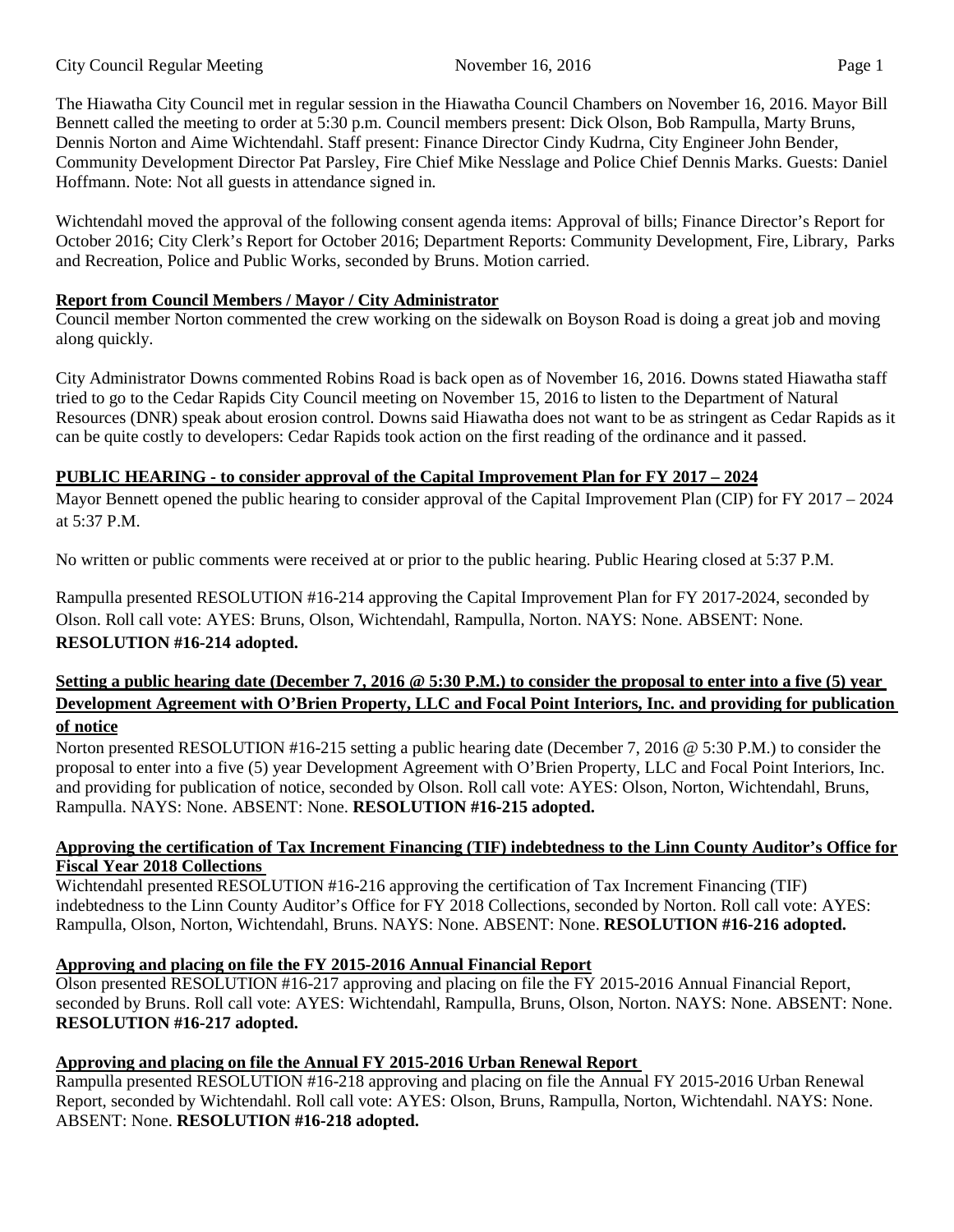### **Discussion/Possible Action regarding Mayor Veto on Resolution #16-200 authorizing the Community Development Department purchase of one (1) 2017 Ford Escape, replacement Unit 600**

Council member Rampulla asked to strike the resolution and instead moved to authorize staff to go out for bids on used vehicles.

Council member Wichtendahl questioned the reason for a 2015 vehicle.

Downs explained that staff did research and a 2015 vehicle provides some warranty in case the vehicle is a lemon and additionally the City would have to put cost up front.

Council member Bruns stated a 2015 eliminates taking a total risk on a car that is totally out of warranty.

Council member Olson commented 20% of the retail value is lost after driving the vehicle off the lot.

Mayor Bennett stated he is not against buying a new car but is against spending \$9,000 when there is an option to get a quality vehicle at a better price.

Olson stated there is a chance the dealership would trade in the current vehicle (Unit 600) for a 2015 with desired specifications at no cost to the City.

Olson presented RESOLUTION #16-219 authorizing the solicitation of used car bids for replacement of Unit 600, seconded by Norton. Roll call vote: AYES: Bruns, Wichtendahl, Olson, Rampulla, Norton. NAYS: None. ABSENT: None. **RESOLUTION #16-219 adopted.** 

### **Approving renewal of an Agreement with CGI Communications, Inc. to continue an online Community Video Program on the Hiawatha website**

Wichtendahl presented RESOLUTION #16-220 approving a three (3) year renewal of an Agreement with CGI Communications, Inc. to continue an online Community Video Program on the Hiawatha website, seconded by Olson. Roll call vote: AYES: Wichtendahl, Olson, Rampulla, Norton, Bruns. NAYS: None. ABSENT: None. **RESOLUTION #16-220 adopted.** 

### **Increasing the deposit rate for the sanitary sewer only accounts**

Wichtendahl commented this change only affects 15 customers and there does not appear to be an issue with people leaving without paying their bills; no need to increase the deposit rate.

Downs explained the increase is for the deposit only not to the sewer rates the increase will only apply to new customers not existing customers.

Rampulla presented RESOLUTION #16-221 approving an increase to the deposit rate charged on sanitary sewer only accounts from \$20.00 to \$50.00, effective on all new accounts set up after November 16, 2016, seconded by Norton. Roll call vote: AYES: Olson, Bruns, Norton, Wichtendahl, Rampulla. NAYS: None. ABSENT: None. **RESOLUTION #16- 221 adopted.** 

#### **2016-2017 Emmons Street/North Center Point Road/Robins Road Intersection Improvements Phase 2 Roadway Package Project**

Norton presented RESOLUTION #16-222 approving application for Partial Pay Estimate #2 for the 2016-2017 Emmons Street/North Center Point Road/Robins Road Intersection Improvements Phase 2 Roadway Package Project, and directing City Clerk to make payment to Rathje Construction Co., of Marion, in the amount of \$188,443.47, seconded by Bruns. Roll call vote: AYES: Rampulla, Wichtendahl, Olson, Bruns, Norton. NAYS: None. ABSENT: None. **RESOLUTION #16-222 adopted.**